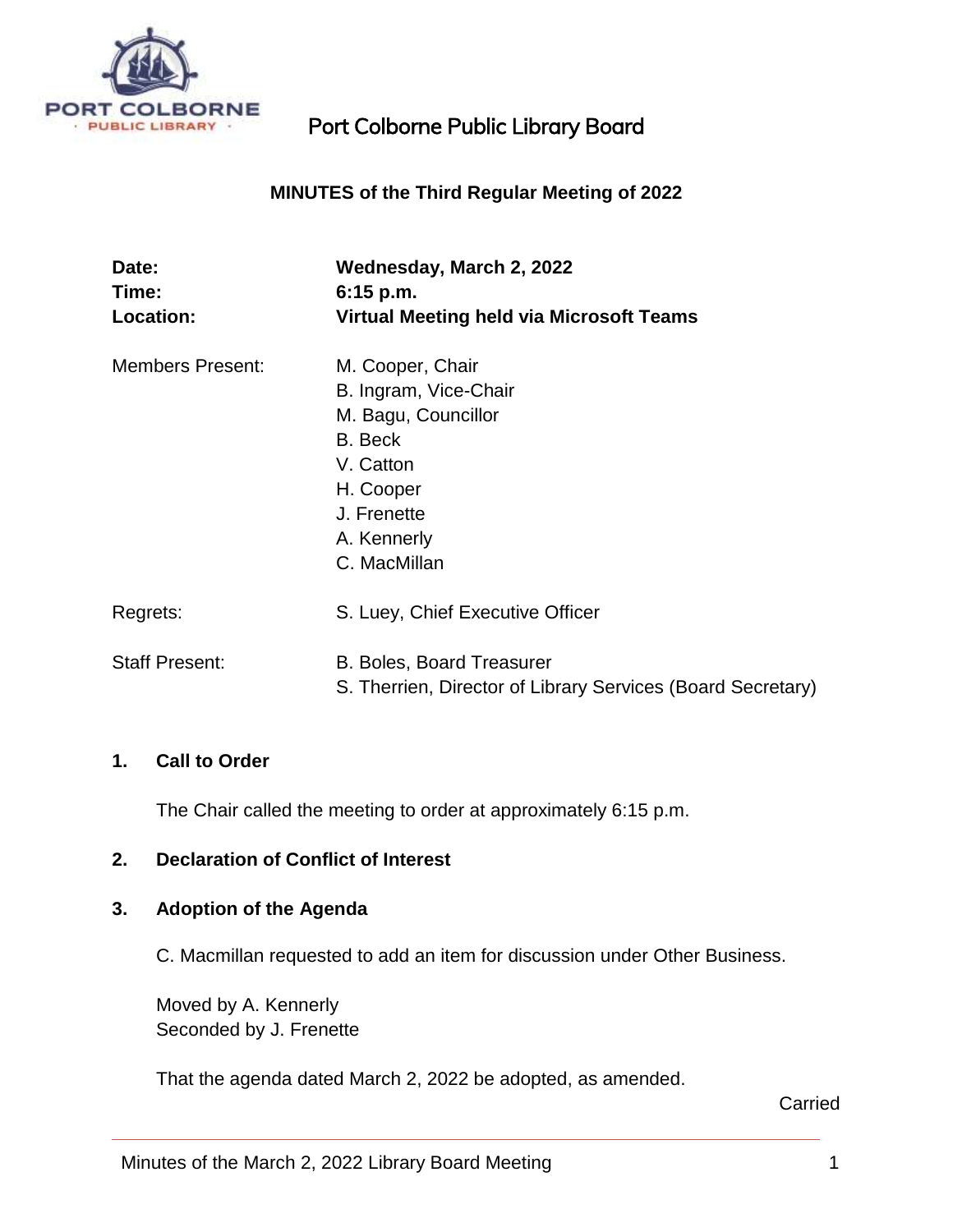

## **4. Approval of Minutes**

Moved by H. Cooper Seconded by C. MacMillan

That the minutes of the regular meeting dated February 2, 2022 be approved, as circulated.

Carried

#### **5. Business Arising from the Minutes**

#### **6. Consent Items**

#### **6.1. Circulation Reports**

January 2022 Transits Report

#### **6.2. Financial Statement**

February 21, 2022

#### **6.3. Media Items**

- Port Colborne Public Library Digital Newsletter, March 2022
- City Hall News, March 2022

Moved by A. Kennerly Seconded by C. MacMillan

That consent items 6.1 to 6.3 be received for information purposes.

Carried

## **7. Discussion Items**

#### **7.1. Building Condition Assessment Report (M. Thomas)**

Mason Thomas, Facilities Supervisor, presented a report on the Building Condition Assessment (BCA) that was completed by McIntosh Perry in 2021.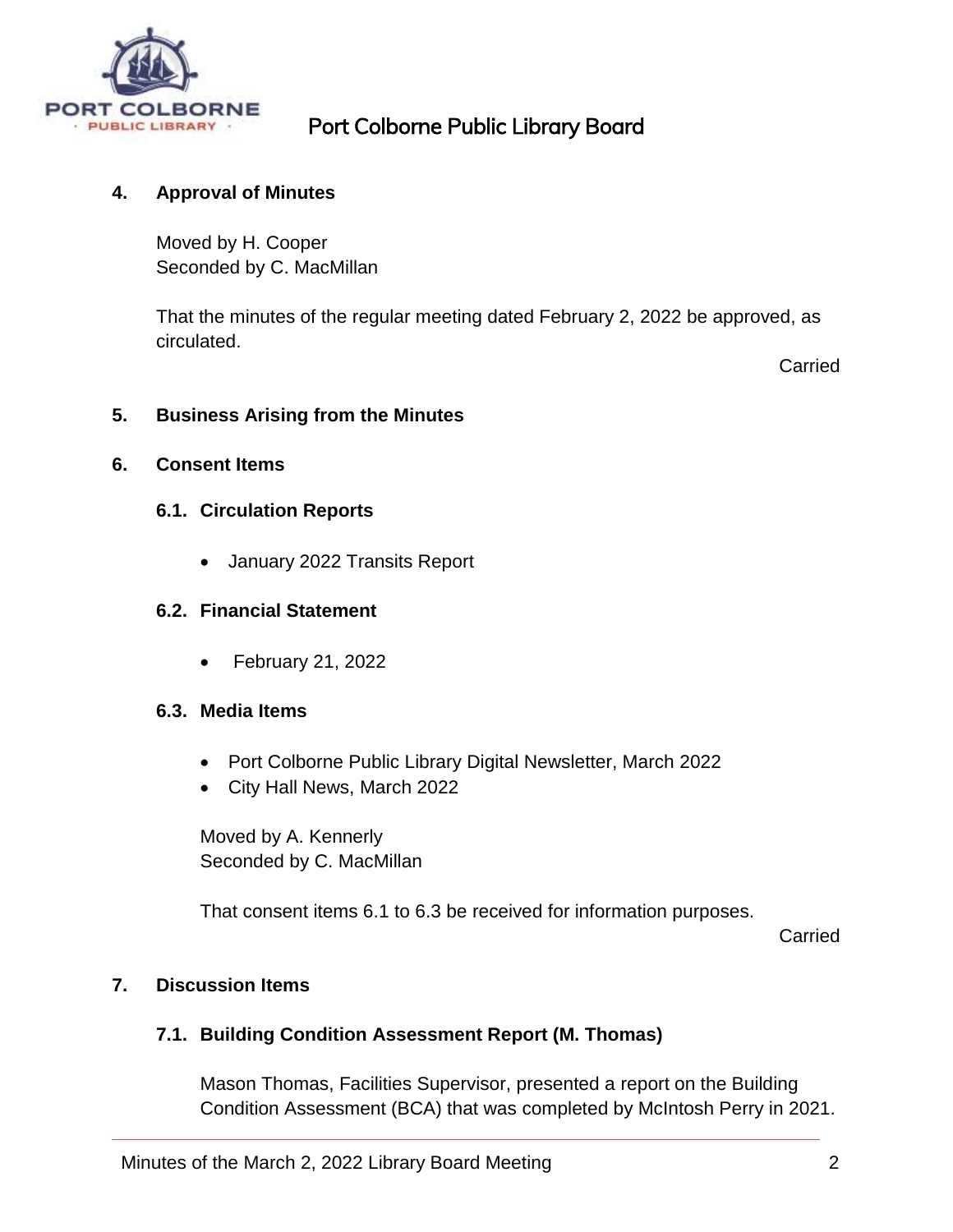

The library is the first City facility to undergo a full condition assessment, which includes both the building and grounds. The BCA is a standard industry practice and serves as a guideline for the maintenance of a facility. It serves as a general overview of the condition of the library and can be utilized as a 20-year capital roadmap. The library is in very good condition. Councillor Bagu commended M. Thomas on his excellent report to the Board.

# **7.2. Director's Report (S. Therrien)**

## **7.2.1. COVID-19 Update**

Effective February 28, 2022, the City moved from its internal Orange to Yellow precautions. In-person browsing and public computer access is now available for the public. Curbside pickup will be available for patrons who prefer this service. Masks are required for both staff and the public. Staff will actively screen before entering the building; all other visitors will use passive screening. Capacity limits are lifted, but physical distancing is required. The staff vaccination policy remains in effect for staff only, and the Safety Plan is posted at the entrance to the library.

## **7.2.2. Re-Connecting**

The Director reported on the positive response from patrons who are returning to in-person browsing and activities.

## **7.2.3. Community Engagement**

• Top Hat Ceremony, March 24, 2022

The library will participate in the Top Hat Ceremony event and will provide buttons for participants.

**Community Partners** 

New partnerships are being set up with Community Living, Niagara Parents, and the Ontario Caregivers Assoction.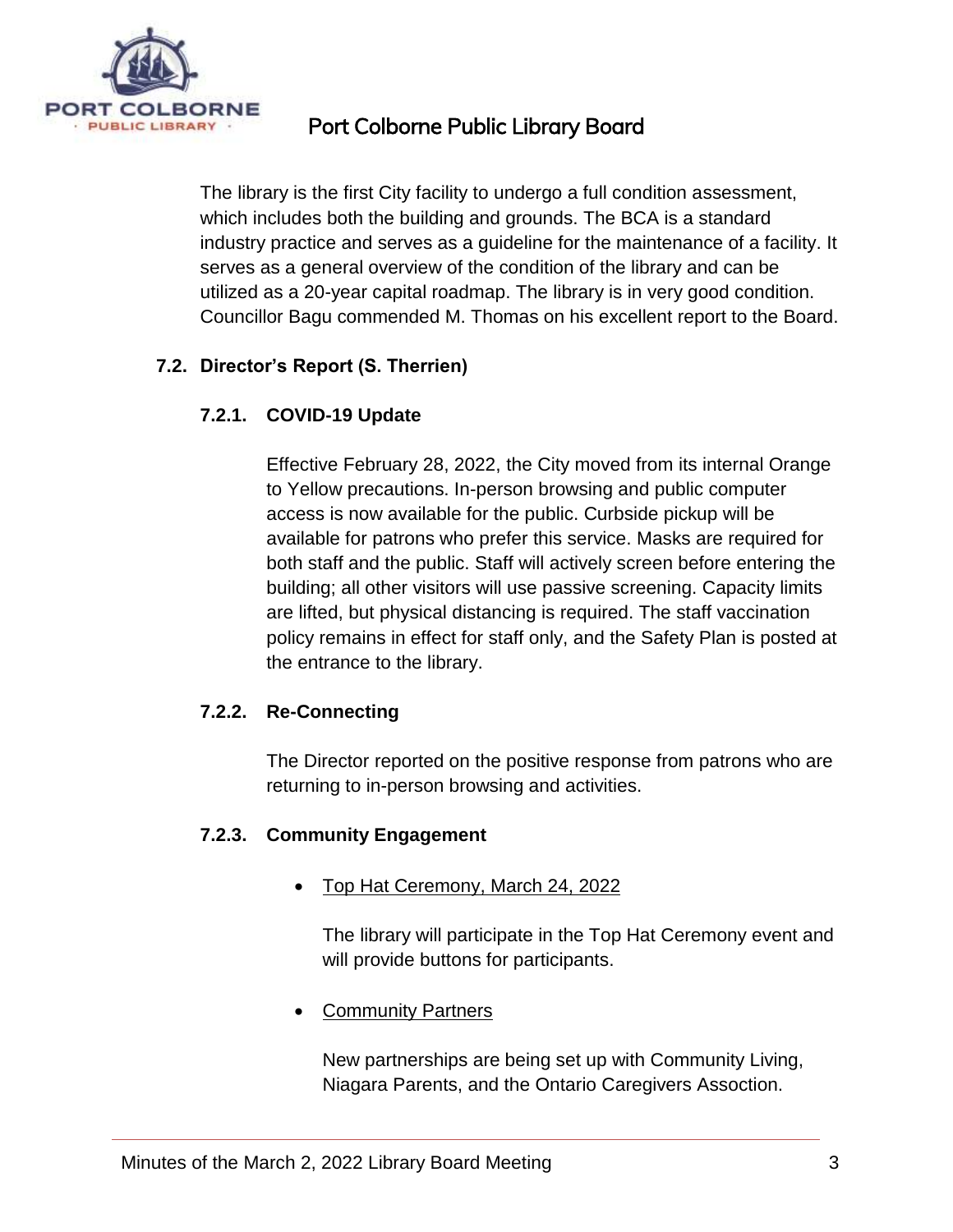

## **7.2.4. Land Acknowledgment Statement**

As discussed at the special meeting of Board on October 5, 2021, and as per the Board's motion, the Board updated its Land Acknowledgement Statement (FN: 05 implemented in 2019) to the Statement used by the City of Port Colborne.

## **7.2.5. Facilities Maintenance and Capital Projects**

The Board reviewed the status of the 2022 capital projects.

## **7.2.6. OTF Resilient Communities Fund Projects**

The Board reviewed the progress of the Ontario Trillium Foundation Resilient Communities Fund grant project. A recognition event is being organized for March 25, 2022.

## **8. Decision Items**

## **8.1. Policy Review**

- **8.1.1.** HR-01: Human Resources Policy and Management
- **8.1.2.** HR-02: Health and Safety of Staff
- **8.1.3.** HR-03: Prevention of Workplace Violence
- **8.1.4.** HR-04: Employee Conduct
- **8.1.5.** HR-07: Covid-19
- **8.1.6.** HR-08: Health and Safety Policy Statement
- **8.1.7.** HR-09: Vaccination Policy

Moved by C. MacMillan Seconded by B. Ingram

That policies 8.1.1 to 8.1.7 be approved, as presented.

Carried

#### **9. Other Business**

C. MacMillan announced the next Ontario Library Services (OLS) trustee meeting